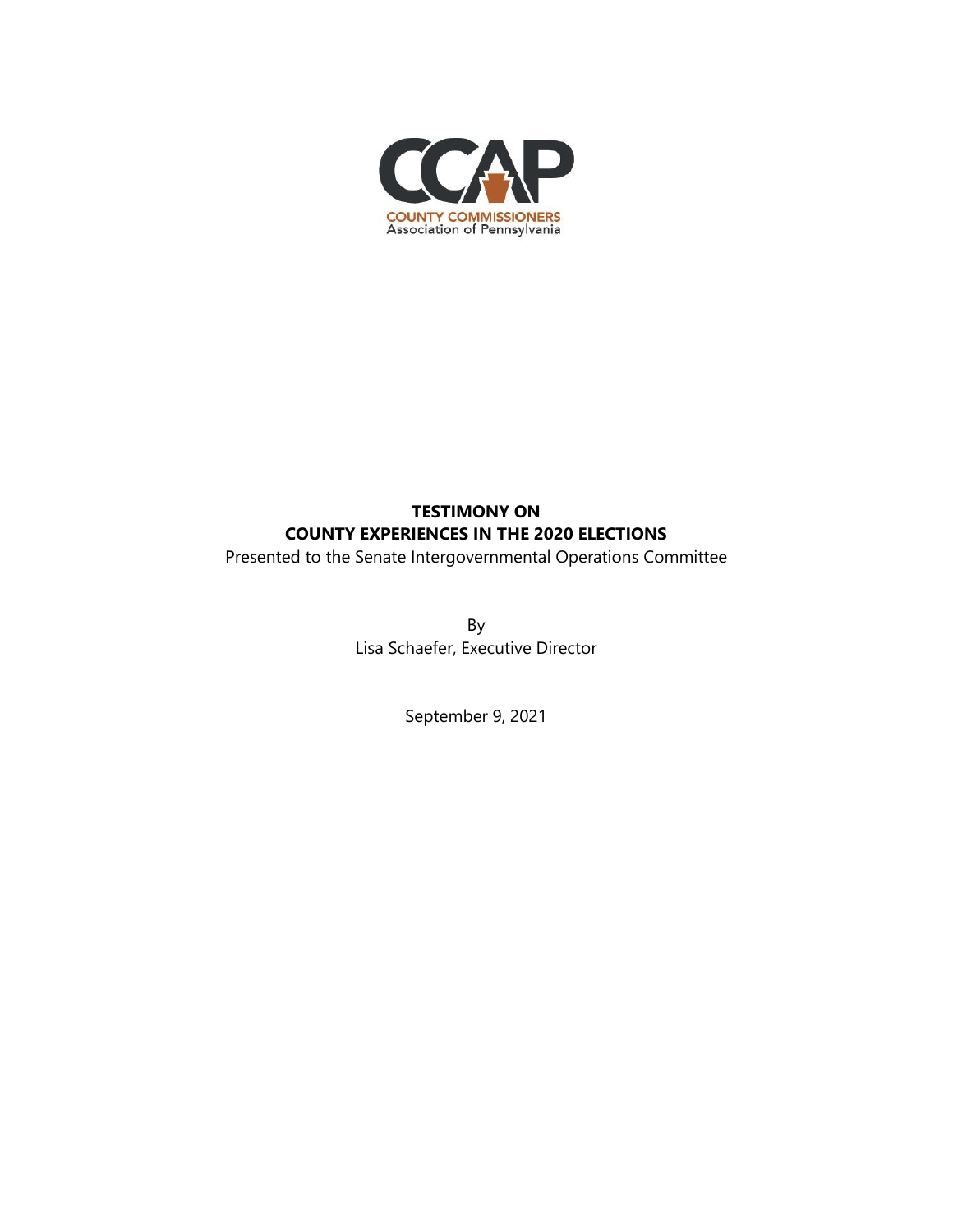The County Commissioners Association of Pennsylvania (CCAP) is a non-profit, non-partisan association representing the commonwealth's 67 counties. Being the key administrators of the on-the-ground election, Pennsylvania's 67 counties have a significant responsibility in assuring elections remain fair, secure, accurate and accessible at every step of the process. Over the past several years, counties have worked closely with the General Assembly to achieve historic changes to the Pennsylvania Election Code, including the implementation of mail-in ballots under Act 77 of 2019. We appreciate this opportunity to offer our feedback related to our role "behind the counter" every day.

To say that 2020 was a challenging year for our counties to administer elections would be an understatement at best. As you are aware, this was the first time counties implemented the changes created by Act 77 of 2019, while facing additional complications created by the very serious and unprecedented circumstances of the global COVID-19 pandemic – and in the middle of a highly contentious and high turnout presidential election. We applaud the county election offices and the tens of thousands of volunteers for the many challenges that were addressed in an extremely professional manner to maintain the security and integrity of the results and deliver successful elections in 2020.

That said, counties learned a great deal from their experience implementing Act 77 during the 2020 elections, and we know there are ways in which changes to the law can improve our ability to administer elections, as well as our ability to provide more efficient results. CCAP's Elections Reform Committee – which comprises county officials and county election directors from across the state – convened shortly after the November 2020 election and began reviewing county experiences, ultimately resulting in a preliminary report and recommendations released in January, which is attached to this testimony.

Beyond counties' top two priorities for further election reforms – additional time to pre-canvass and moving the deadline for mail-in ballot applications from seven to 15 days – the report covers additional matters for review that we hope will inform clear and prompt policy changes. These include additional Election Code amendments, particularly to tighten up those matters that became subjects of interpretation throughout the various lawsuits and guidance.

In the months leading up to the November 2020 election, counties struggled to keep up with the ongoing litigation, as more than three dozen election-related lawsuits were filed between the primary and general election in 2020, and with the guidance issued by the Department of State. At the same time, the possibility of additional legislation as bills continued to advance through the General Assembly during the fall left counties in limbo wondering if other lastminute changes might also need to be addressed. Counties' responsibility in administering elections is to make sure all of the rules are followed, but this ongoing uncertainty in the weeks leading up to the November election left numerous questions and anxiety and forced counties to pivot multiple times and up to the very last minute, while also managing the pressures of a highly visible presidential election in the middle of a pandemic.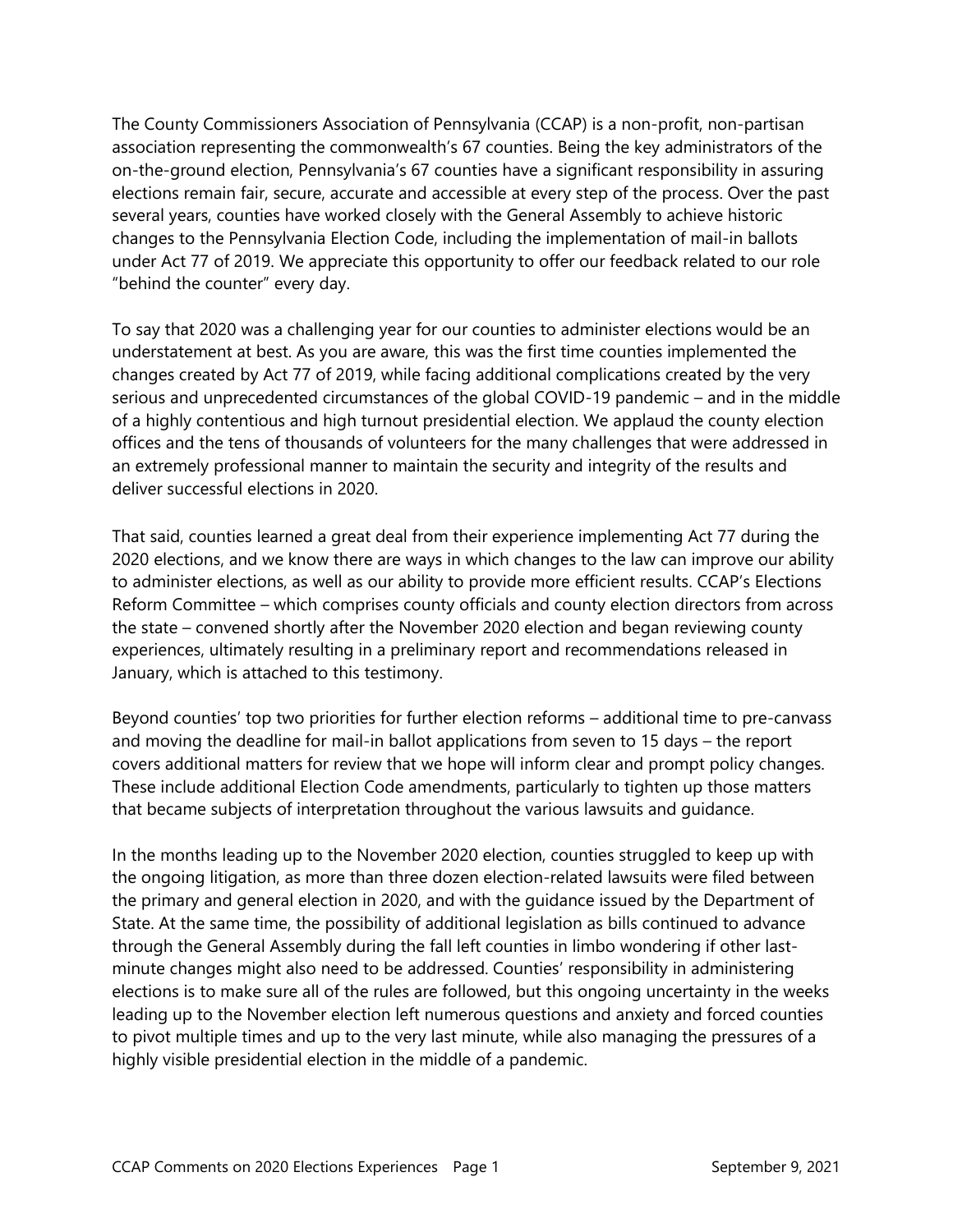To be clear, CCAP does not comment on the merits of any of the litigation, and we acknowledge that we supported efforts to pass legislation to expand pre-canvassing throughout the fall. But we would be remiss if we did not point out that any time there is uncertainty around the rules of election administration, the more challenging it is for counties to do their job to follow the rules, and the more confusion it causes for voters who are not sure whether they have the latest and most accurate information, creating an undesirable situation across all 67 counties.

To provide a more detailed picture, we offer the following sampling. Please note that this list is meant to be generally illustrative of the landscape within which counties worked during 2020, not a comprehensive list as a multitude of additional orders, appeals and other communications also occurred during this time frame:

- *May 28:* Counties receive email from DOS in response to questions regarding disposition of absentee and mail-in ballots cast without secrecy envelopes, noting that there is not a statutory requirement or authorization for setting aside a ballot solely because the voter did not insert it in the proper envelope.
- *June 29:* Claim filed in the U.S. District Court claim that certain election practices (use of drop boxes, DOS guidance to accept mail-in ballots where signature does not match the one on file, restrictions on poll watcher residency) were unconstitutional under the federal or state constitutions.
	- o Stay issued pending decision in similar Pa. Supreme Court case; once lifted, plaintiffs given until Sept. 20 to file notice of remaining viable claims
	- o *Oct. 10:* U.S. District Court dismisses claim
- *July 10:* Petition for review filed in Commonwealth Court seeking to require poll watchers reside in the county where they are working and require counties to accept mail-in ballots submitted without secrecy envelopes
	- o *Sept. 17:* Pennsylvania Supreme Court holds that the Election Code permits drop boxes, extends the absentee and mail-in ballot received by deadline to 5 p.m. on Nov. 6 if postmarked by 8 p.m. Nov. 3, and denies requests that counties contact individuals whose mail-in or absentee ballots contain minor defects to provide an opportunity to cure ballots and that ballots returned without a secrecy envelope be counted instead of invalidating them
	- o \*\*Note: Due to the timing of the Supreme Court's decision, some counties already printed outgoing envelopes noting that ballots must be returned to the county by 8 p.m. Election Night, and postmarks would not count
- *Aug. 19:* DOS issues guidance on absentee and mail-in ballot return, including ballot return sites
- *Sept. 2:* Pa. House approves HB 2626, containing a number of changes to the Election Code regarding mail-in and absentee ballots
- *Sept. 3:* Pa. Senate State Government Committee reports HB 2626
- *Sept. 11*: DOS issues guidance concerning examination of absentee and mail-in ballot return envelopes
- *Sept. 28:* DOS issues guidance concerning civilian absentee and mail-in ballot procedures, including over-the-counter voting and satellite county election offices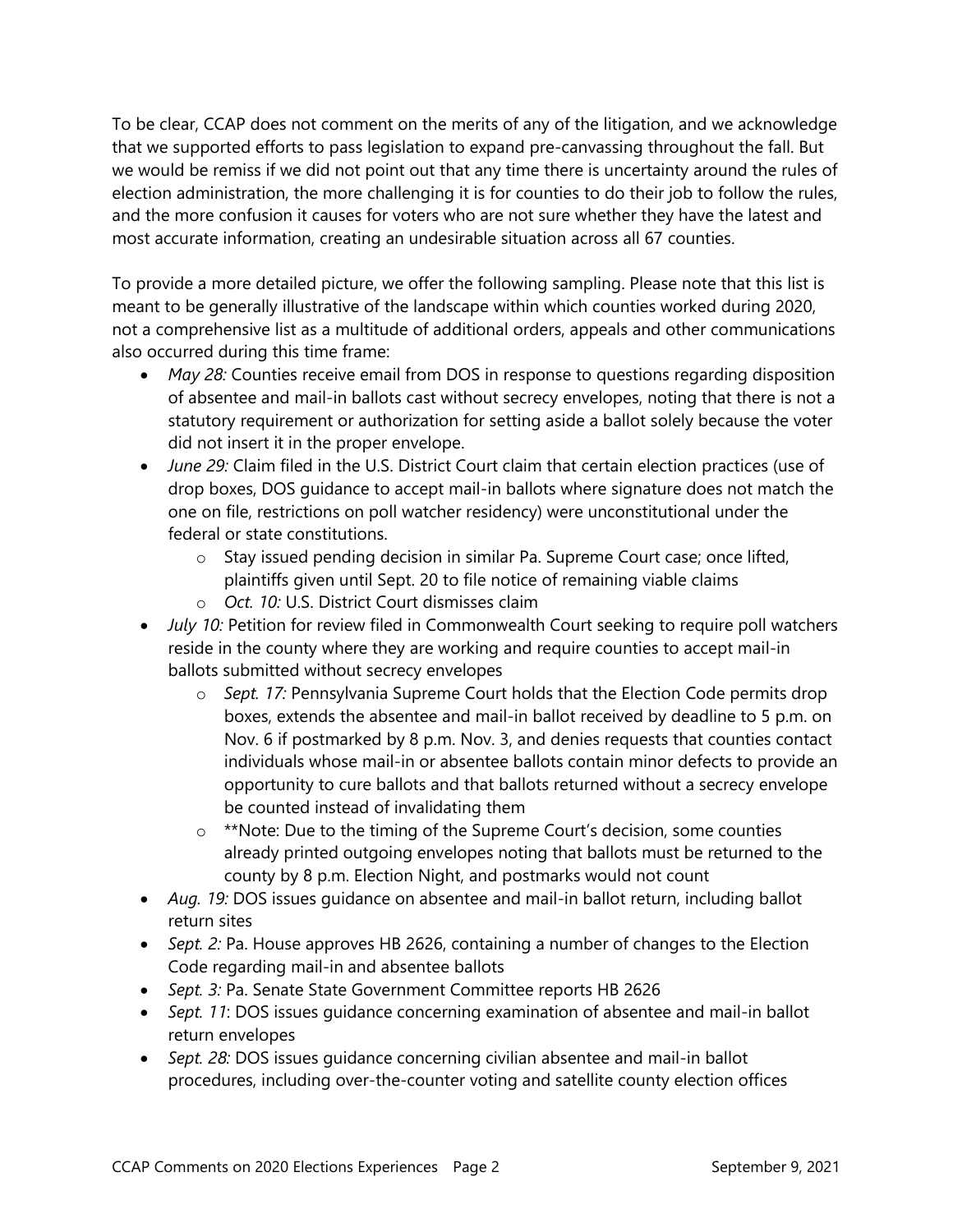- *Sept. 28:* Emergency stay sought in the U.S. Supreme Court of the Pennsylvania Supreme Court injunction that allowed ballots received up to the Friday after Election Day to be counted so long as they were postmarked by Nov. 3
	- o *Oct. 19:* U.S. Supreme Court reaches 4-4 split, denying the stay
	- o *Oct. 23:* U.S. Supreme Court petitioned for writ of certiorari, asking the court to vacate the Pa. Supreme Court's Sept. 17 decision and eliminate the three-day extension
	- o *Oct. 28:* U.S. Supreme Court refuses to grant motion to expedite review of the petition for cert, but several justices issue a statement that they were eager to grant cert after the election. After petition, Justice Alito orders all absentee ballots received after 8 p.m. be segregated, and if counted, that their tally be counted separately.
- *Oct. 6:* DOS issues guidance regarding poll watchers and authorized representatives permitted to be present at the canvass and pre-canvass, also noting these individuals do not have a legal right to observe or be present at election offices or designated ballot return sites.
- *Oct. 21:* DOS issues guidance regarding the issuance, voting and examination of provisional ballots
- *Oct. 22*: Complaint filed against DOS and all 67 counties regarding counting ballots received after Election Day but postmarked by Election Day in accordance with Pa. Supreme Court decision on Sept. 17.
	- o *Nov*. *13:* U.S. Circuit Court of Appeals for the Third Circuit upholds the District Court's rejection on grounds the plaintiffs lacked standing
- *Oct. 23:* Pennsylvania Supreme Court holds that Election Code does not authorize or require county election boards to reject absentee or mail-in ballots during the canvassing process based on an analysis of a voter's signature
- *Oct. 28:* DOS issues guidance to securely segregate mail-in and absentee ballots received before 8 p.m. Election Day from those received after 8 p.m. Election Day and before 5 p.m. the following Friday.
- *Oct 29:* In response to the U.S. Supreme Court's denial to expedite review of the petition for cert, DOS sends a subsequent email to counties encouraging each county to affirmatively confirm it would comply with the Oct. 28 guidance
- *Nov. 1:* DOS issues further guidance on how to canvass and pre-canvass segregated ballots
- *Nov. 2:* DOS sends email to counties referencing the Oct. 21 guidance on provisional ballots, indicating that to facilitate communication with voters whose ballots are rejected, counties should provide information to party and candidate representatives during the pre-canvass that identifies voters whose ballots have been rejected.
- *Nov. 4:* Injunctive relieve sought to prohibit counties and the state from allowing absentee and mail-in voters to provide proof of ID by Nov. 12, and to prohibit counting of absentee and mail-in ballots of voters whose proof of ID was not received and verified by Nov. 9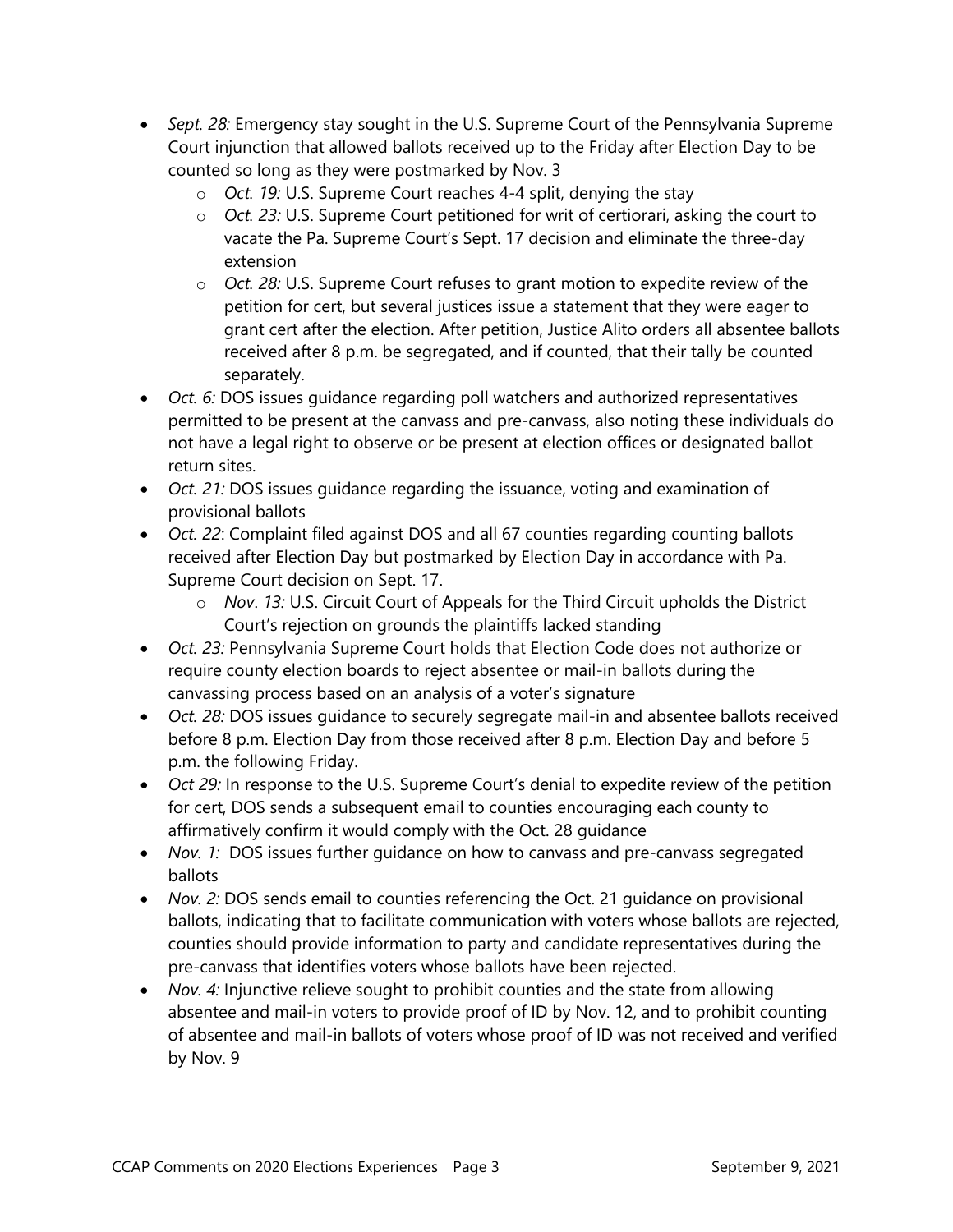- o *Nov. 5/6:* Commonwealth Court orders counties to segregate ballots for which ID was received and verified on Nov. 10, 11 and 12 from ballots for which ID was received and verified on or before Nov. 9.
- o *Nov. 12*: Commonwealth Court holds that the Secretary of the Commonwealth did not have the authority to extend the proof of ID period by three days and grants injunction against counting ballots that followed those guidelines.
- *Nov. 6:* Commonwealth Court of Pennsylvania issues order that all provisional ballots case on Election Day where the elector's absentee ballot or mail-in ballot was received timely be segregated and secured from other provisional ballots pending review on the validity of the provisional ballot under the Election Code. DOS sends email to counties urging them to comply with the Court's directive.
- *Nov. 6:* U.S. Justice Alito issues order regarding ballots received from the U.S. Postal Service after 8 p.m. on Tuesday, Nov. 3, and until 5 p.m. that day for counties to comply with the Oct. 28 and Nov. 1 DOS guidance to segregate such ballots and if counted, be counted separately. DOS requests counties confirm by 9 a.m. the following day that they will comply with the order and the guidance.
- *Nov. 9:* Complaint filed alleging DOS and counties did not allow for sufficient poll watching of mail-in ballots and that the lack of uniform statewide standards for curing mistakes violates voters' equal protection and due process rights; injunction sought to prohibit certification of the results of the 2020 general election

As noted in the attached report, in addition to the changing statutory and litigation landscape, counties also experienced confusion because it was often unclear what statutory basis the DOS guidance had, and how much was truly guidance and/or best practices. While understanding that ongoing litigation was the underlying basis for some of the last-minute guidance changes in 2020, the Department must issue guidance as far in advance as possible to avoid the confusion of having to implement new practices immediately prior to an election and to offer greater opportunity for questions and input. But more broadly, counties also need an environment where last-minute changes in general do not continually disrupt the administration of elections and cause confusion for voters by creating ongoing uncertainty as to what the rules actually are.

In addition, counties need the Department to more consistently reference the sections of the Election Code on which its guidance is based, and more clearly indicate when the guidance is merely a best practice and when it is based on a statutory requirement or court order.

Furthermore, counties selected elections reforms as their top legislative priority for 2021, which includes a renewed call for additional pre-canvassing time, as well as a recommendation to move back the mail-in ballot application deadline to 15 days prior to an election. Counties believe that making these two changes would resolve a substantial portion of the challenging circumstances we faced since implementing the provisions of Act 77.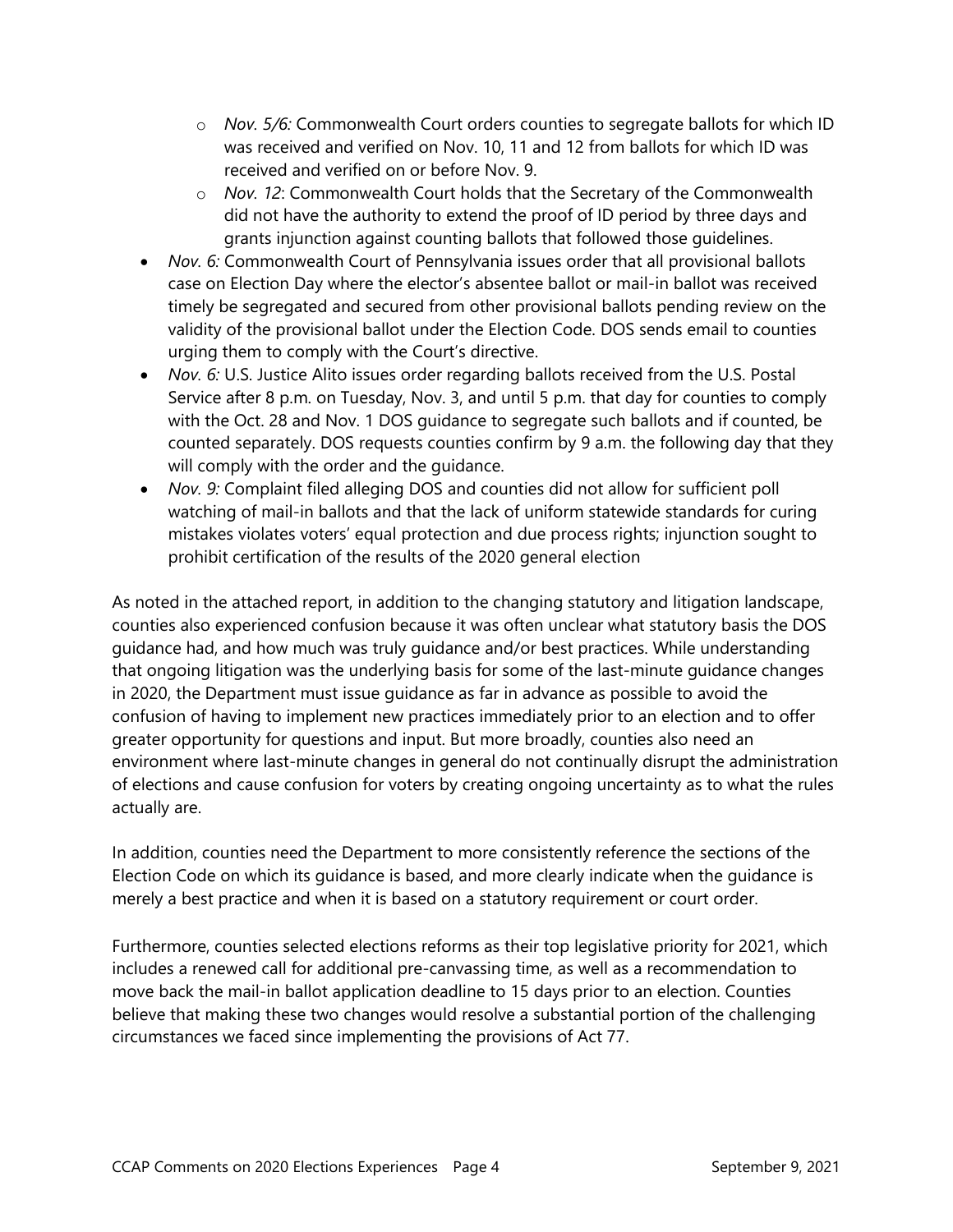#### **Other election reforms**

In reviewing their experience with the 2020 elections, counties also raised a number of additional Election Code amendments, particularly to tighten up these matters that became the subjects of interpretation throughout the various lawsuits and guidance. As noted earlier in our testimony, counties continue to call for clear and prompt policy changes, in particular to promote clarity and consistency across the commonwealth. Again, we emphasize that counties delivered three successful elections under the current parameters of Act 77 and can continue to do so, but there are many areas where we can amend the Election Code to improve election administration to the benefit of counties and voters. These issues were further outlined in our January report, and need the thoughtful input of counties to craft workable solutions.

### **Achieving successful reform**

Finally, and perhaps most importantly, counties urge the General Assembly to continue to bring counties to the table to discuss and provide feedback as any elections-related legislation is being developed so that we may work together to accomplish meaningful reforms. Counties have valuable experience to provide in the development of legislation to assure we can continue to administer elections that are secure and accurate and that provide accessibility to our voters so that all have an opportunity to engage in the democratic process. Regardless of whether counties have a policy position on any given reform, counties must be consulted to ensure any new provisions are logistically possible and feasible.

We appreciate that conversations, hearings and even some legislation have been ongoing throughout 2021, and that both the House and Senate have included broad perspectives from our county officials and election directors over the past several months. We also note that the Election Law Advisory Board is a concept CCAP supported long before Act 77 as a means of offering a standing group of county representatives and other election stakeholders who can be readily available to provide input and feedback on election-related legislation on an ongoing basis. The members of this Board carry a wealth of collective elections expertise and can play an integral role in the collaboration required to achieve meaningful and appropriate election reforms as well.

We conclude by echoing any changes to the Election Code must be enacted well in advance of an election to allow for enough time to properly implement any changes, particularly if they involve developing new protocols or procedures, retraining poll workers, and so forth.

Regardless of the challenges brought on by the pandemic, regardless of the rhetoric, regardless of the lawsuits, regardless of the noise, our county officials and the dedicated public servants who work in our county election offices remained laser focused on their responsibility as stewards of our democracy. We hope you will join us in celebrating our counties' professionalism, dedication and commitment to the integrity of our elections in the face of unimaginably stressful circumstances.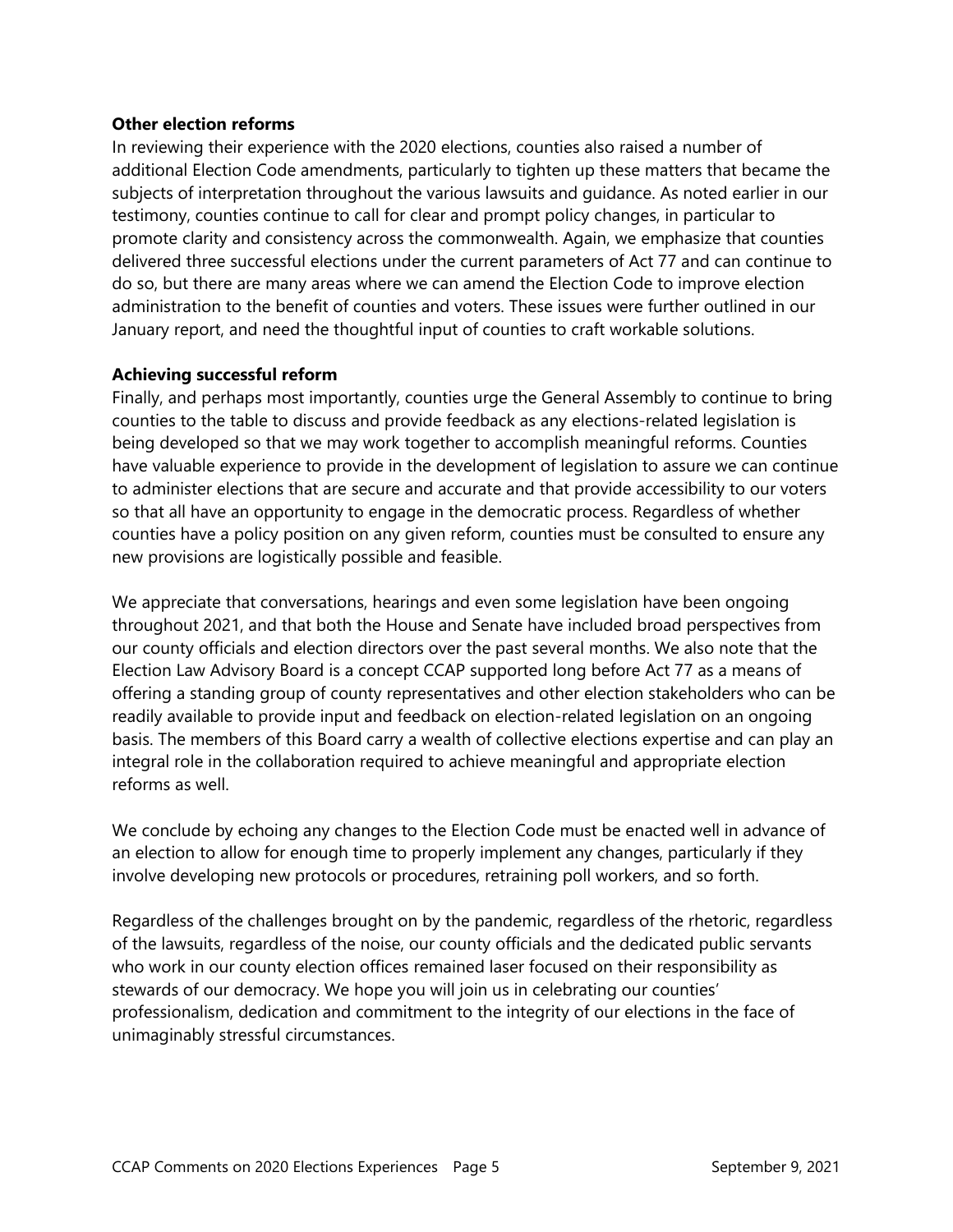Thank you again for the opportunity to offer our testimony and your consideration of these comments. We look forward to working with you on the necessary legislative changes to improve the administration of elections in Pennsylvania.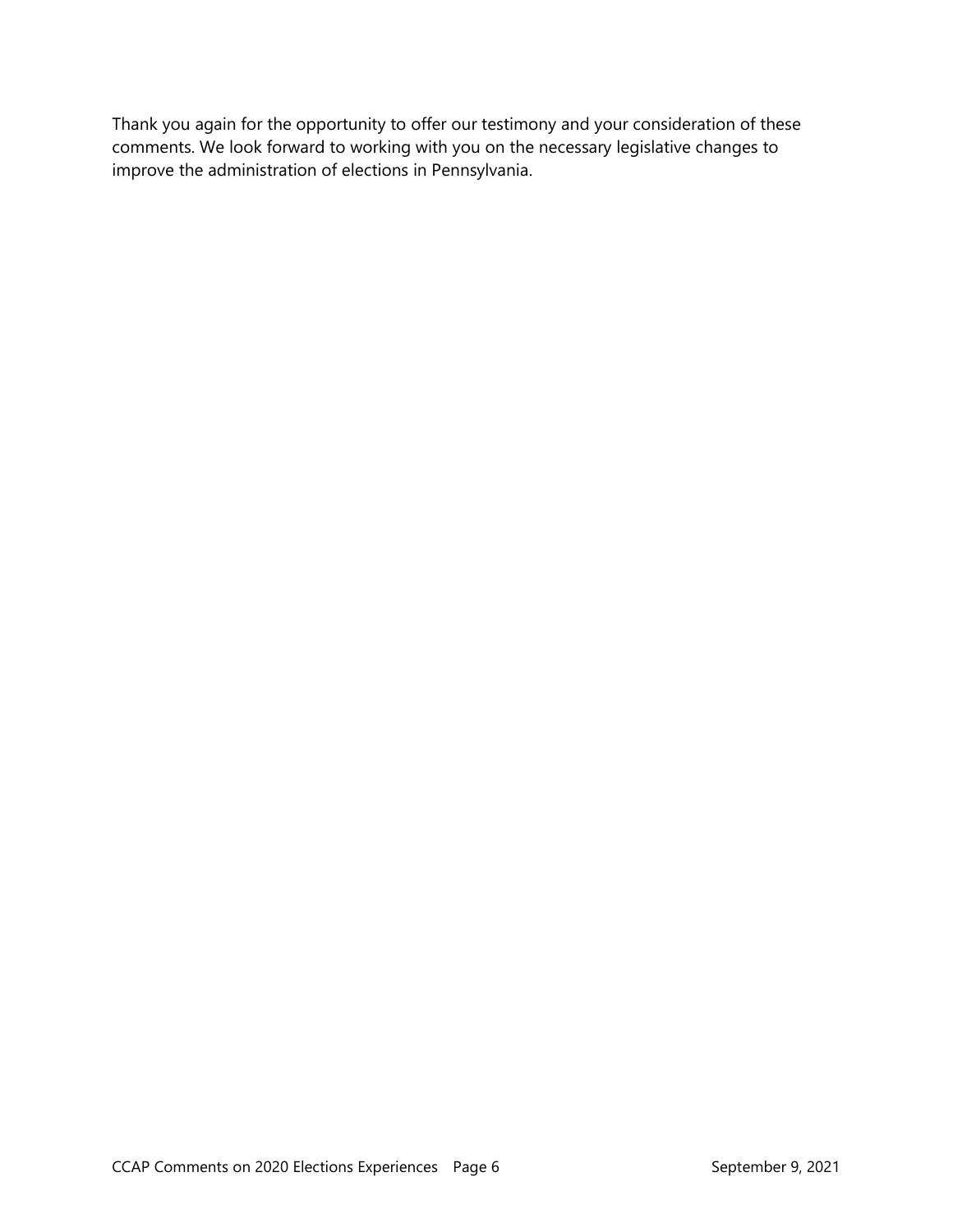### **CCAP ELECTION REFORM PRELIMINARY REPORT January 2021**

Counties have a significant responsibility in assuring elections remain fair, secure and accessible at every step of the process. In 2020, this task was complicated greatly by a perfect storm of factors. First, counties had to implement the provisions of Act 77 of 2019, including expansion of absentee ballots to all eligible voters, and like many other significant legislative changes, they discovered a number of areas of the Election Code that would need further clarification. Then, election directors, county commissioners and other county officials confronted the unprecedented responsibility of considering risk to public health in holding an election during a global pandemic, as well as the resulting explosion in demand for mail-in ballots. And finally, ongoing uncertainty regarding court challenges at the state and federal level, as well as the potential for additional state legislation, in the weeks leading up to the November election left numerous questions and anxiety during a highly contested and highly visible presidential election.

While the first two elections using mail-in ballots were successfully completed, counties have been reviewing their experiences and lessons learned from the front lines to call for additional changes to the Election Code that will streamline administrative requirements and provide clarity and consistency across the commonwealth. This report outlines county priorities, with a renewed call to allow counties additional time to pre-canvass, as well as to move the deadline for mail-in ballot applications back to 15 days to coincide with the voter registration deadline. These two items alone could resolve a significant portion of the challenges counties saw during 2020.

#### **Background**

Our counties and our election staff deserve our utmost respect and gratitude for administering a smooth, fair and successful election. Regardless of the challenges brought on by the pandemic, disagreements and lawsuits, these dedicated public servants have remained laser focused on their responsibility as stewards of our democracy.

But we have also learned a great deal from the 2020 elections, and this report outlines a number of additional matters for review that we hope will inform clear and prompt policy changes. These include additional Election Code amendments, particularly to tighten up those matters that became subjects of interpretation throughout the various lawsuits. However, they also include administrative issues to be addressed with the state, as well as recommendations related to county operations and administration.

CCAP stands ready to engage with the General Assembly and the administration to assess the successes and challenges of the 2020 General Election, so that we can work together to create positive, effective election policy. Counties, as the entities that administer our elections, must be at the table for these conversations to help create any changes brought forth regarding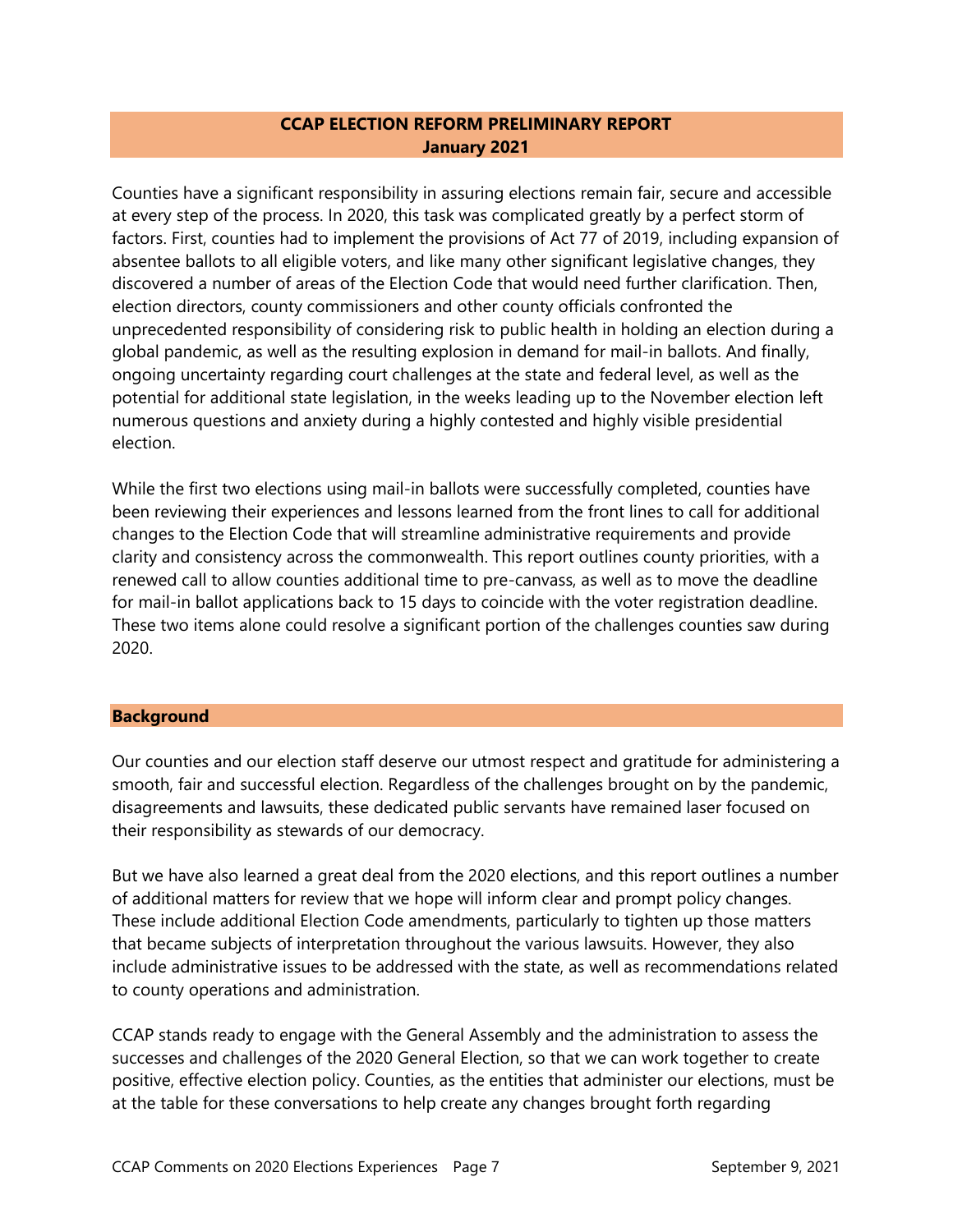elections, to help create language that is clear and easily understood, and identify challenges up front regarding how, or even if, certain changes can be practically and successfully implemented. And any changes to the Election Code must be enacted well in advance of an election to allow for enough time to properly implement any changes, particularly if they involve developing new protocols or procedures, retraining poll workers, and so forth.

It is our responsibility to work together in the future to promote a smoother election process in support of our democracy. Running elections should not be a partisan battle but should be about making sure that our systems are secure and accurate and that our voters can have confidence that every properly cast vote will count.

It is time to put political differences aside and resolve to make meaningful improvements to the Pennsylvania Election Code. Elections are a fundamental government function, and every level of government has a stake in assuring they are secure, fair, and accurate. We look forward to working together on this important topic.

#### **Summary of Priority Recommendations**

Counties have identified the following issues as top priorities for further election reforms, which could resolve many of the challenges they faced regarding the implementation of Act 77 of 2019.

*Please note:* Given that absentee ballots and mail-in ballots are, for all intents and purposes when it comes to application, processing and voting, the same, the terms may be used interchangeably throughout this report. However, regardless of the terminology, any reforms counties propose here are intended to be applied to both absentee and mail-in ballots.

# *Offer counties as much time as possible to begin pre-canvassing ballots to improve the likelihood of timely election results.*

Prior to Act 77, absentee ballots were provided to each voter's precinct on Election Day, to be counted and added to that precinct's vote counts once the polls closed at 8 p.m. The small number of absentee ballots made this process reasonable and did not cause any appreciable delay in tabulating results.

However, with the increase expected once mail-in ballots were available to all registered voters, Act 77 moved the processing and counting of these ballots from the precincts to central count at the county board of elections. The Election Code continued to permit the canvassing of absentee and mail-in ballots beginning at 8 p.m. on election night.

Counties began to raise concerns early in 2020 that with the expected volume of absentee and mail-in ballots, they would not be able to complete the canvass in a timely fashion if they could not begin the process until after polls closed. In response, amendments to the Election Code in Act 12 of 2020 permitted counties to begin a pre-canvass period as early as 7 a.m. on Election Day.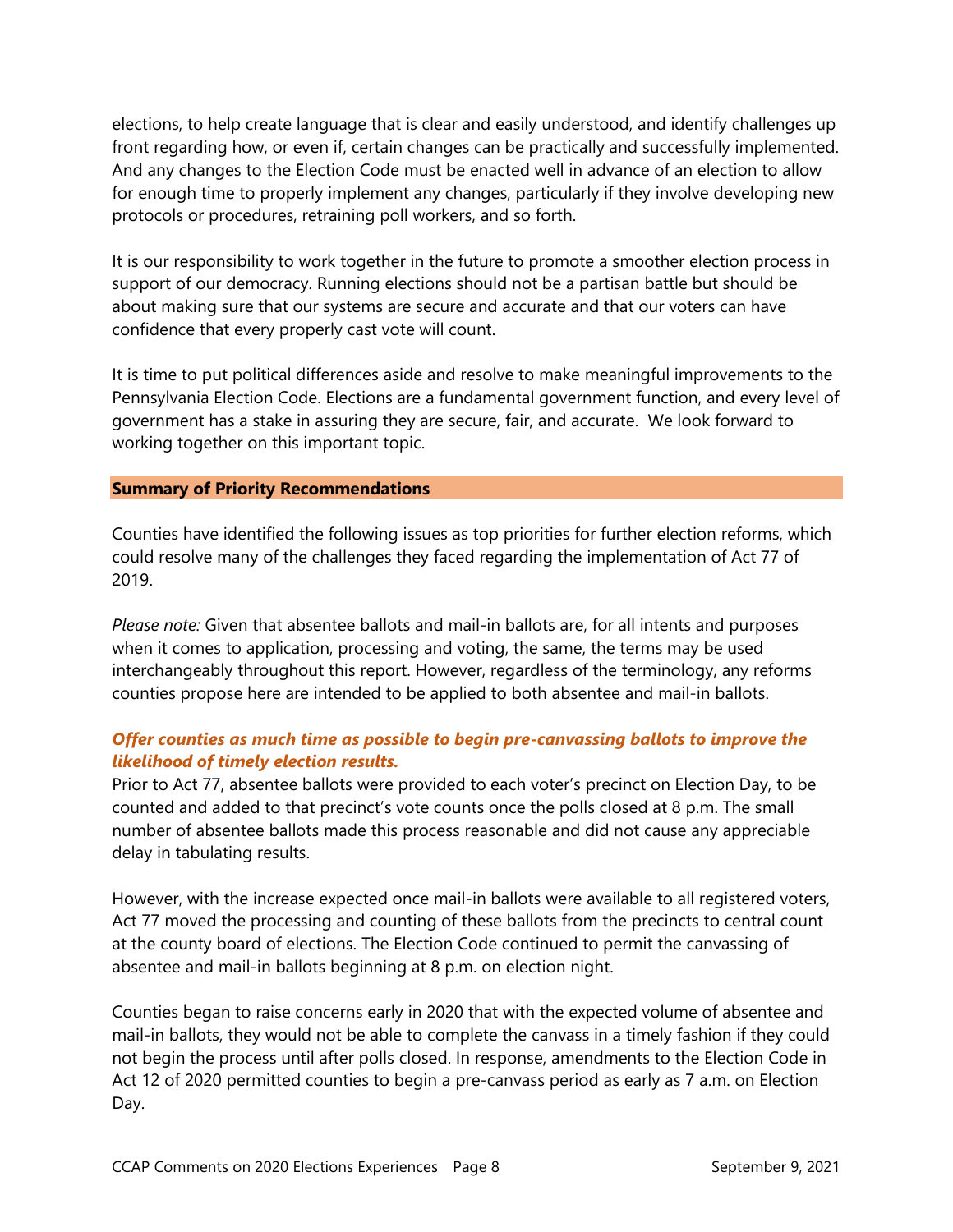While these additional hours were helpful to some counties, for most it meant the prospect of essentially conducting two elections – both an in-person election and a mail-in election – on the same day, with the same resources. As expected, even with the ability to begin at 7 a.m., it took several days in most counties to fully process all of the mail-in ballots.

Immediately following the June election, counties spent the months prior to the General Election advocating for legislation that would allow them to begin pre-canvassing – opening and preparing the mail-in and absentee ballots – prior to Election Day so that results could be available on election night or shortly thereafter. Without an extended pre-canvass period, counties expected that it could take days or weeks *following the election* to see final results, because they also needed to focus their efforts on a successful in-person election on Nov. 3, rather than on the manual labor of opening and preparing substantial numbers of mail-in ballots. While any time provided ahead of Election Day would have been a significant help, counties asked for as much time as possible to avoid the anticipation of very real challenges in providing the timely results they knew would be sought, especially in a highly contested and highly visible presidential election.

But with counties only able to begin pre-canvassing on Election Day, as predicted it took several days for the millions of mail-in ballots to be counted, delaying election results and causing confusion despite counties' best efforts. Therefore, counties renew their call for legislation to allow pre-canvassing to begin prior to Election Day, thus allowing counties to focus on administering an in-person election on Election Day, improving workload management and allowing results to be available much more efficiently.

#### *Move back the deadline to apply for mail-in ballots to 15 days before an election.*

Act 77 of 2019 permitted voters to apply for a mail-in ballot up to seven days before an election, which created timing challenges with the postal service. This ultimately led to some voters not receiving their ballots before the deadline to submit them at 8 p.m. on Election Day or receiving them too close to the deadline to make it logistically possible for ballots to be returned via mail by 8 p.m. on election night, so that many voters faced uncertainty about whether the county would receive their ballot in time. This in turn led voters to come to their polling place to spoil their mail-in ballot and vote on the machines, or to vote by provisional ballot, just "to be on the safe side." This wholly undermines the flexibility and convenience mail-in ballots should provide and causing unnecessary lines, crowds, more time spent in the polling location and a longer wait on election results as counties must then reconcile mail-in and provisional ballots for accuracy.

With postal delays and public health concerns, shifting this deadline to 15 days before an election (to coincide with the voter registration deadline) will benefit voters by providing more time for the ballot to be able to get from the county to the voter and back again through the mail, creating less uncertainty over whether ballots were received by 8 p.m. election night. Voters will be able to receive their confirmation email and feel confident that their ballot was received, so that they do not need to come to the polling place or find other means of returning their ballot. At the same time, counties will have more time to assure poll books are as current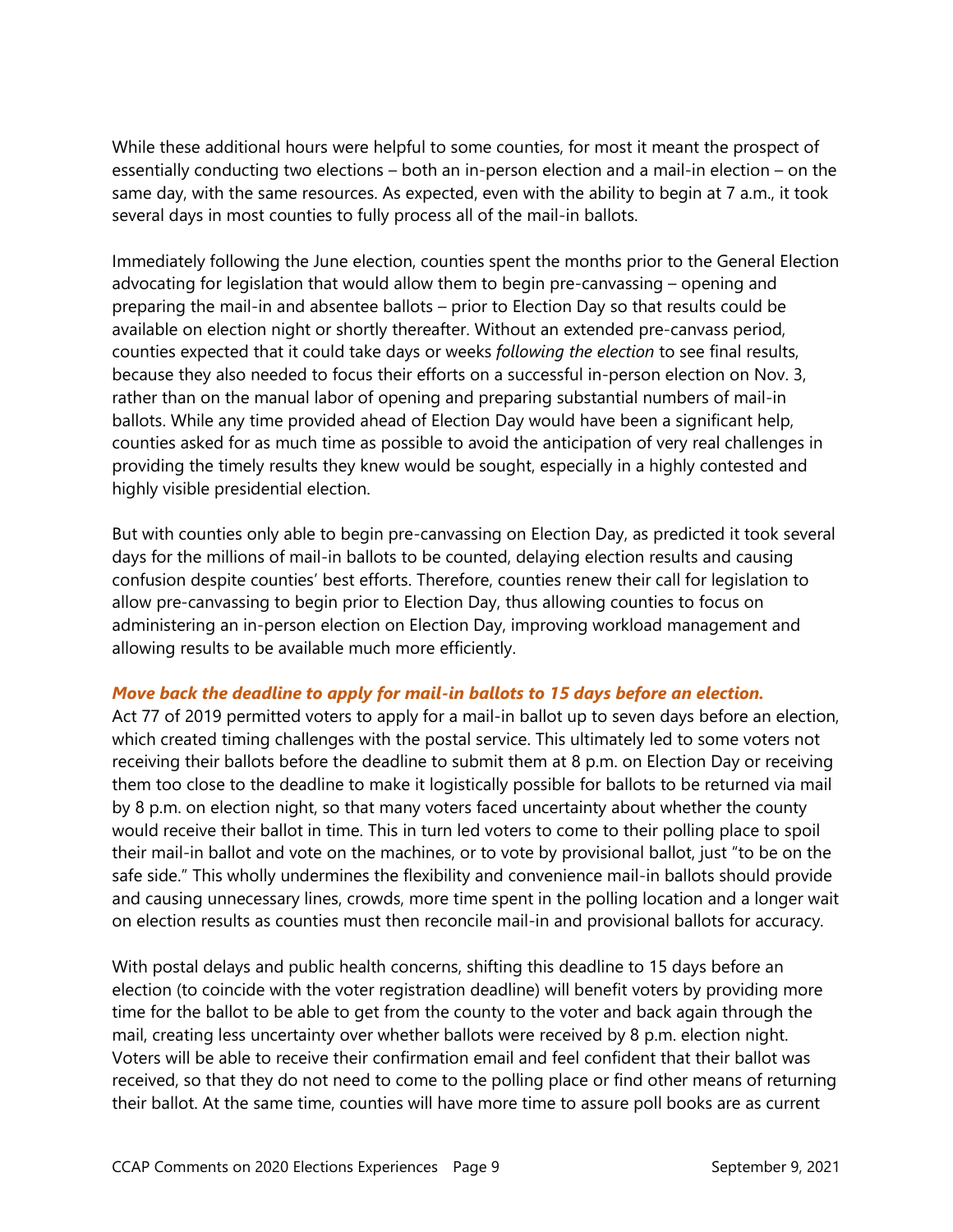as possible with those voters who have applied for, and submitted, mail-in ballots, all adding up to more efficient polling place operations as well as preventing unnecessary crowds as counties continue to implement COVID-19 risk management strategies. The emergency absentee period could also be extended accordingly to accommodate this longer deadline period.

Counties also note that changing the receipt deadline to allow ballots postmarked by election day and received up to three days after the election, instead of moving back the deadline, *will likely cause a delay in results and disruption at the polls*. This "solution" will do nothing to discourage voters from waiting until the last minute to return ballots, requires additional clarity on what constitutes a postmark as voters seek other delivery methods, and will lead to more provisional voting at the polls as, again, voters who do not yet have confirmation that their mailin ballot was received will still show up in person to be on the safe side. Moving the application deadline back is the best opportunity to enfranchise our mail-in voters.

#### **Topic Review and Discussion**

In addition to the two priority issues noted above, counties seek meaningful reforms that can address other issues that arose during the 2020 elections, in particular to promote clarity and consistency across the commonwealth. As discussions evolve, counties must continue to be at the table to provide input and perspective on how amendments can be implemented on the ground.

#### **Topic: Election Code Amendments**

#### *Drop boxes:*

#### *Background*

- Questions were raised as to whether Act 77 permitted the use of drop boxes for mail-in ballots, and whether drop boxes constituted polling places.
- In *Pennsylvania Democratic Party v Boockvar*, the Pennsylvania Supreme Court determined in its Sept. 17, 2020, ruling that the Election Code permits counties to use drop boxes.
- On Oct. 10, 2020, a federal district court dismissed claims that certain election practices were unconstitutional under the federal or state constitutions, including the claim that the use of drop boxes for mail-in ballots is unconstitutional.

#### *Policy Considerations*

- Counties also seek further clarity in the law on their authority to use drop boxes for mailin ballots.
- If drop boxes or return locations other than county government locations are permitted, language must be developed in conjunction with counties regarding any criteria on their location.
- Attention must also be paid to the staffing and other resource considerations that would be needed for implementation.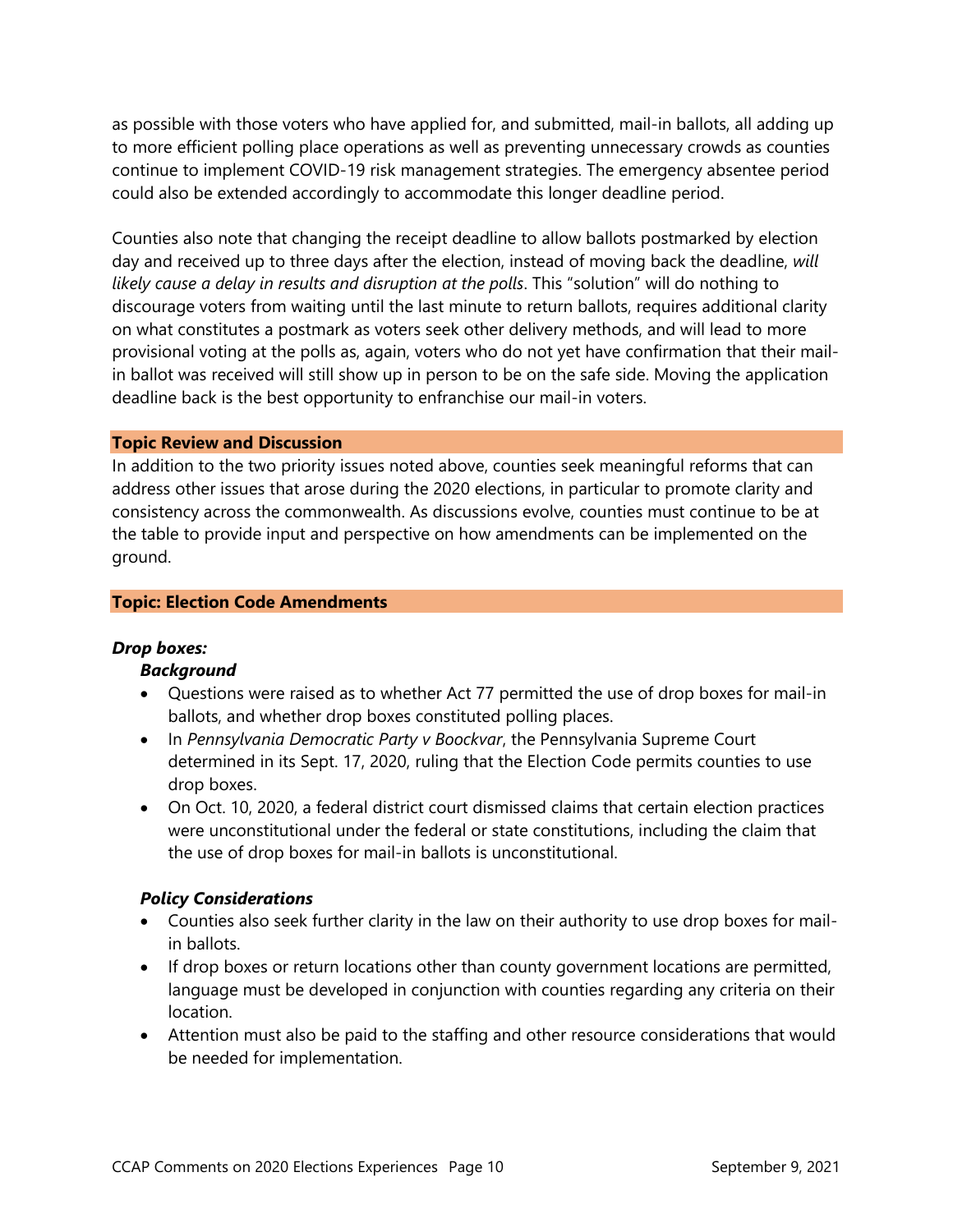# *Ballot signatures*

•

•

# *Background*

- The law is unclear, or in some cases silent, on how counties should address certain situations, such as what to do with naked ballots and whether voters should be contacted to be permitted to cure defects with their mail-in ballot.
- This lack of clarity was the basis for many of the lawsuits that were filed at the state and federal level after the 2020 Primary Election
- Changing court decisions, in addition to the statutory language or lack thereof, led to a situation where counties struggled to implement the law on a consistent basis.

# *Policy Considerations*

- The fatal flaws under which a mail-in ballot is not to be counted must be clearly identified.
	- $\circ$  Should a mail-in ballot be counted if a signature or date is missing from the voter's declaration?
	- o Should naked ballots be counted?
	- $\circ$  What should a county do with mail-in ballots that contain writing on the privacy envelope?
- Counties need a clear rule in the law on when or if curing of flaws may happen, and whether or not a county is required to contact a voter to cure their ballot.

# *Permanent status*

# *Background*

- Act 77 allows a voter to request to be placed on a permanent mail-in voter list. These individuals will have a ballot application mailed to them by the first Monday of February each year which, if completed and returned, entitles them to receive ballots in the mail for all elections taking place during the remainder of that calendar year.
- However, this process has created frustrations for both the voter and the county.
- Experience shows that voters often did not remember checking the box for the permanent list and thought they were getting ballots they did not request.
- The number of renewal letters that must be sent out annually further add to the burdens on county workloads.

# *Policy Considerations*

- Additional discussion is needed on the number of renewal letters/applications that must be mailed out each year
- Discussion is also needed regarding whether the responsibility for sending the renewal letters/applications should be at the county or state level.

# **Topic: Administrative issues with the state**

Beyond the law itself, counties experienced a number of challenges working with the commonwealth and the Department of State that should be addressed to improve administration of elections going forward.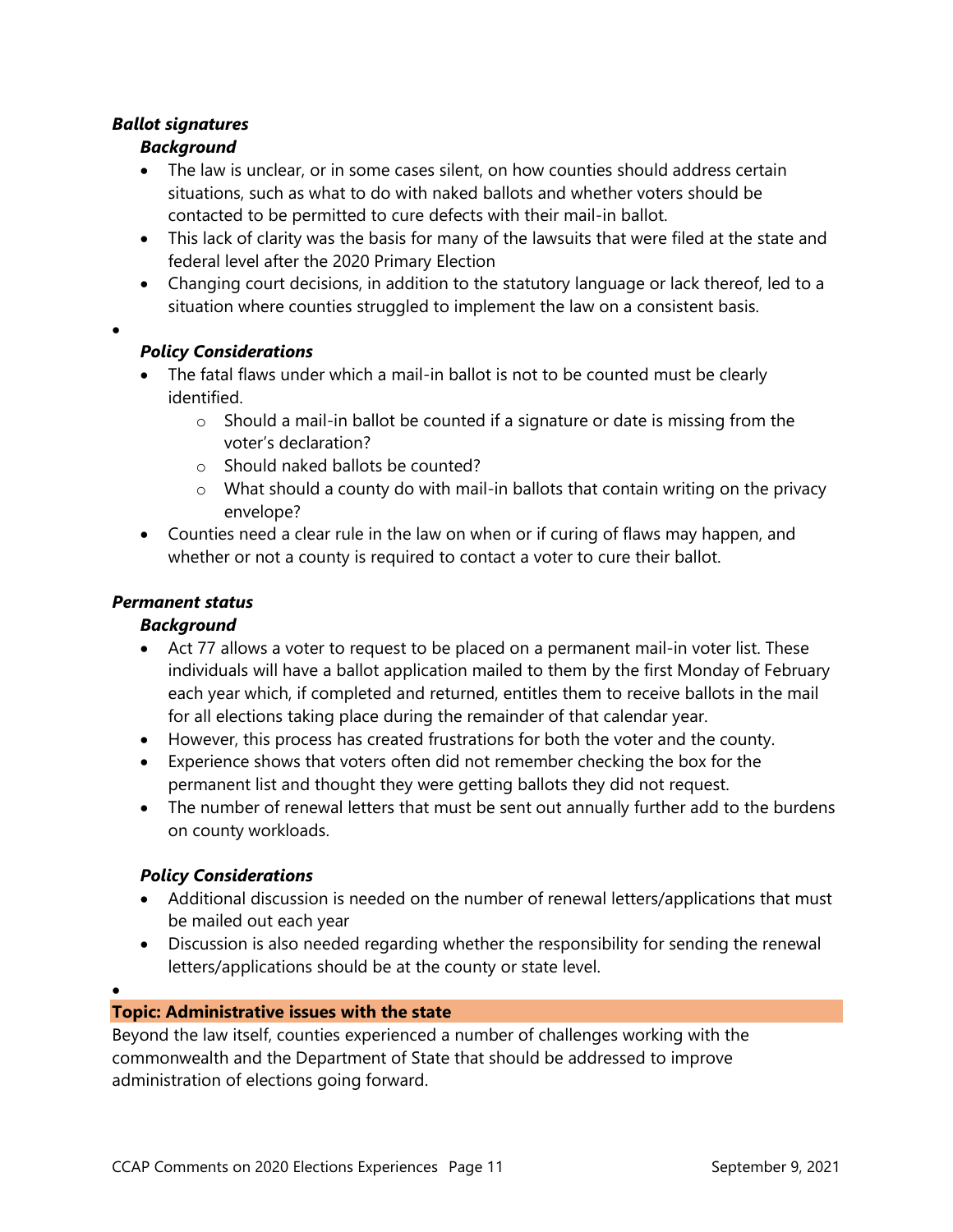### *SURE system and ballot tracking website*

### *Background*

- Counties routinely experience technical difficulties with the SURE system, including slow speeds or even full system crashes that make it impossible to process voter registrations and ballot applications in a timely fashion, unnecessarily increasing county workloads.
- The ballot tracking website was often confusing to voters as they attempted to understand where their mail-in ballot was in the process.

### *Policy considerations*

- Upgrades/replacement of the SURE system are under consideration, and counties must be part of these conversations as changes are made to assure they are easily understood and user friendly.
- As the ballot tracking website is updated going forward, counties must also be part of these conversations to help identify areas of concern, either now or in the future.
- The state should consider the possibility of a state phone bank that could facilitate voter questions.

# *DOS guidance to counties*

### *Background*

- In addition to the changing statutory and litigation landscape, counties also experienced confusion because of ever-changing guidance from the Department of State related to the administration of mail-in ballots.
- It was often unclear what statutory basis the DOS guidance had, and how much was truly guidance/best practices.

# *Policy considerations*

- While understanding that ongoing litigation was the underlying basis for some of the last-minute guidance changes in 2020, the Department of State must issue guidance as far in advance as possible to avoid the confusion of having to implement new practices immediately prior to an election and to offer greater opportunity for questions and input.
- The Department must more consistently reference the sections of the Election Code on which its guidance is based, and more clearly indicate when the guidance is merely a best practice rather than based on a statutory requirement.

#### **Topic: County operations and administration**

#### *Election staff retention and development*

#### *Background*

- Since the implementation of Act 77 in 2019, more than 20 counties have experienced the loss of their election director and other top elections staff.
- The increased workloads and stress of implementing an entirely new law during a highly contentious presidential election and a global pandemic, while also having to constantly